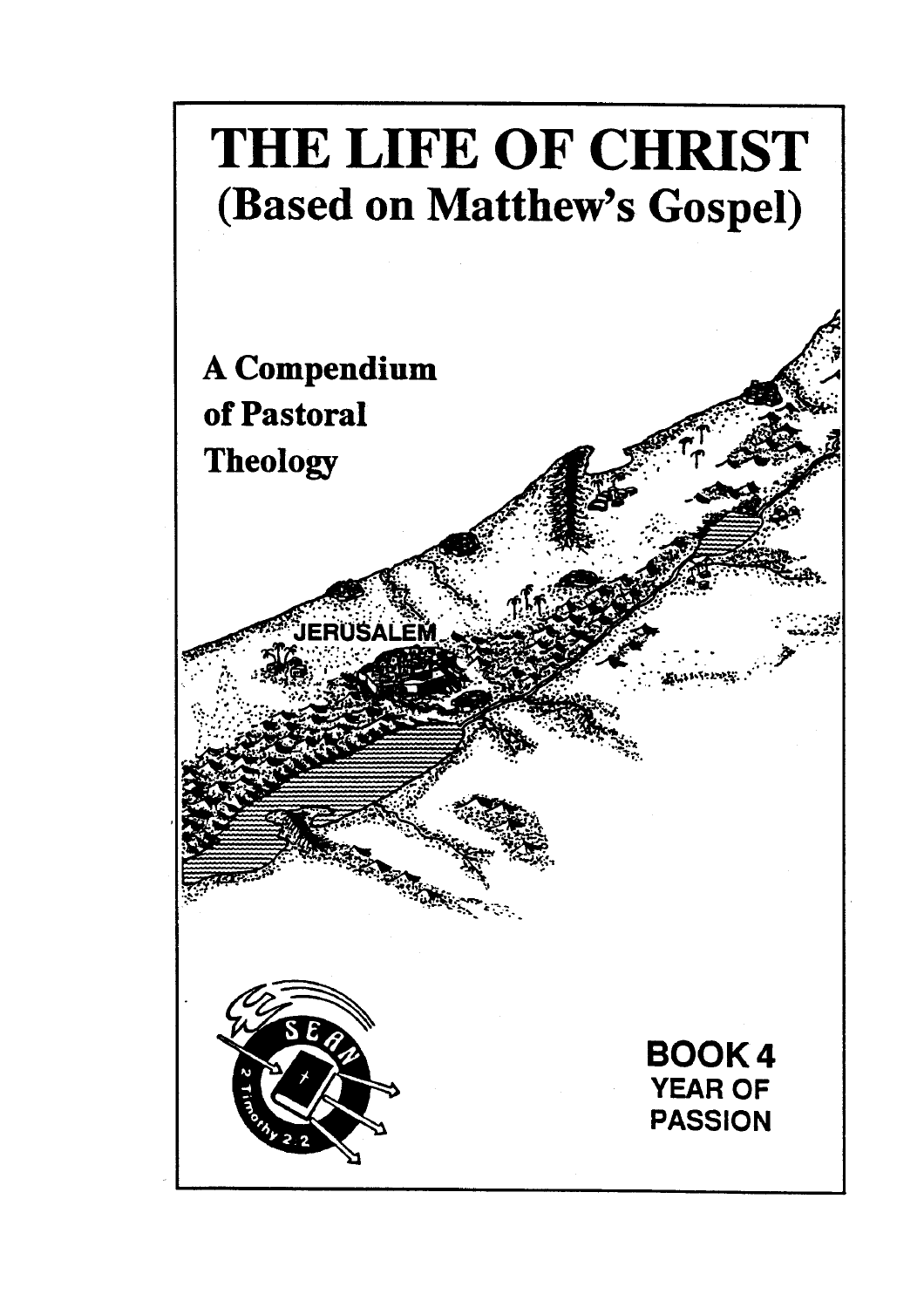## THE LIFE OF CHRIST

(Based on Matthew's Gospel)

A Compendium of Pastoral Theology

BOOK 4

YEAR OF PASSION

**WEST AFRICA EDITION**



S.E.A.N

Study by Extension for all Nations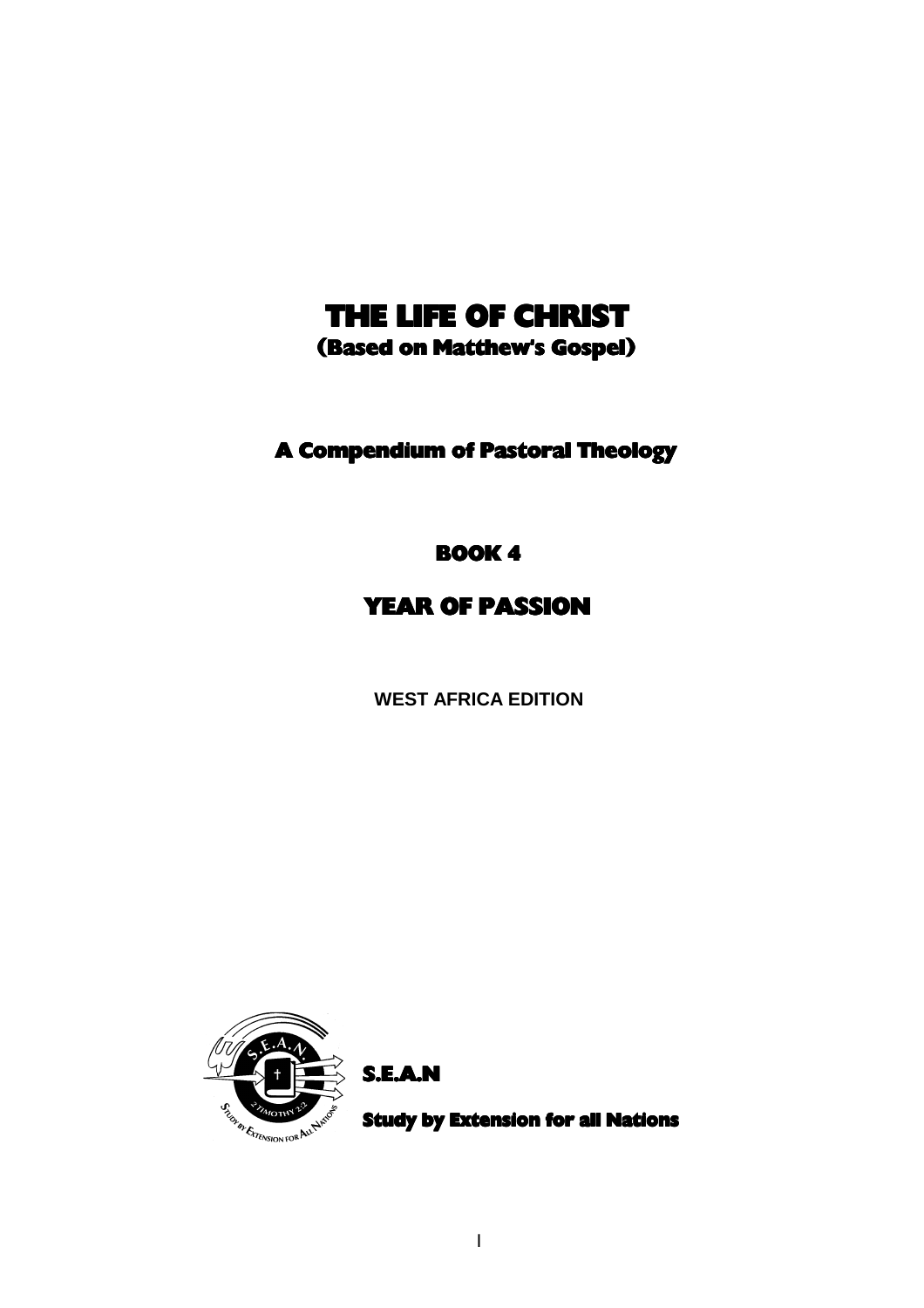**published by**

## **THE CHRISTIAN LEADERSHIP TRAINING INSTITUTE Box DD168 Dodowa, Accra GHANA**

**Published by permission of S.E.A.N. International**

**Copyright S.E.A.N. International**

**All rights reserved. No part of this publication may be reproduced, stored in a retrieval system, or transmitted in any form, including the Internet, or by any means, electronic or mechanical, photocopying, recording or otherwise, without written permission of S.E.A.N. International.**

**Published in Great Britain by: S.E.A.N. International, Park House, 191 Stafford Road Wallington, Surrey. SM6 9BT United Kingdom.**

**ISBN 1 873332 71 8**